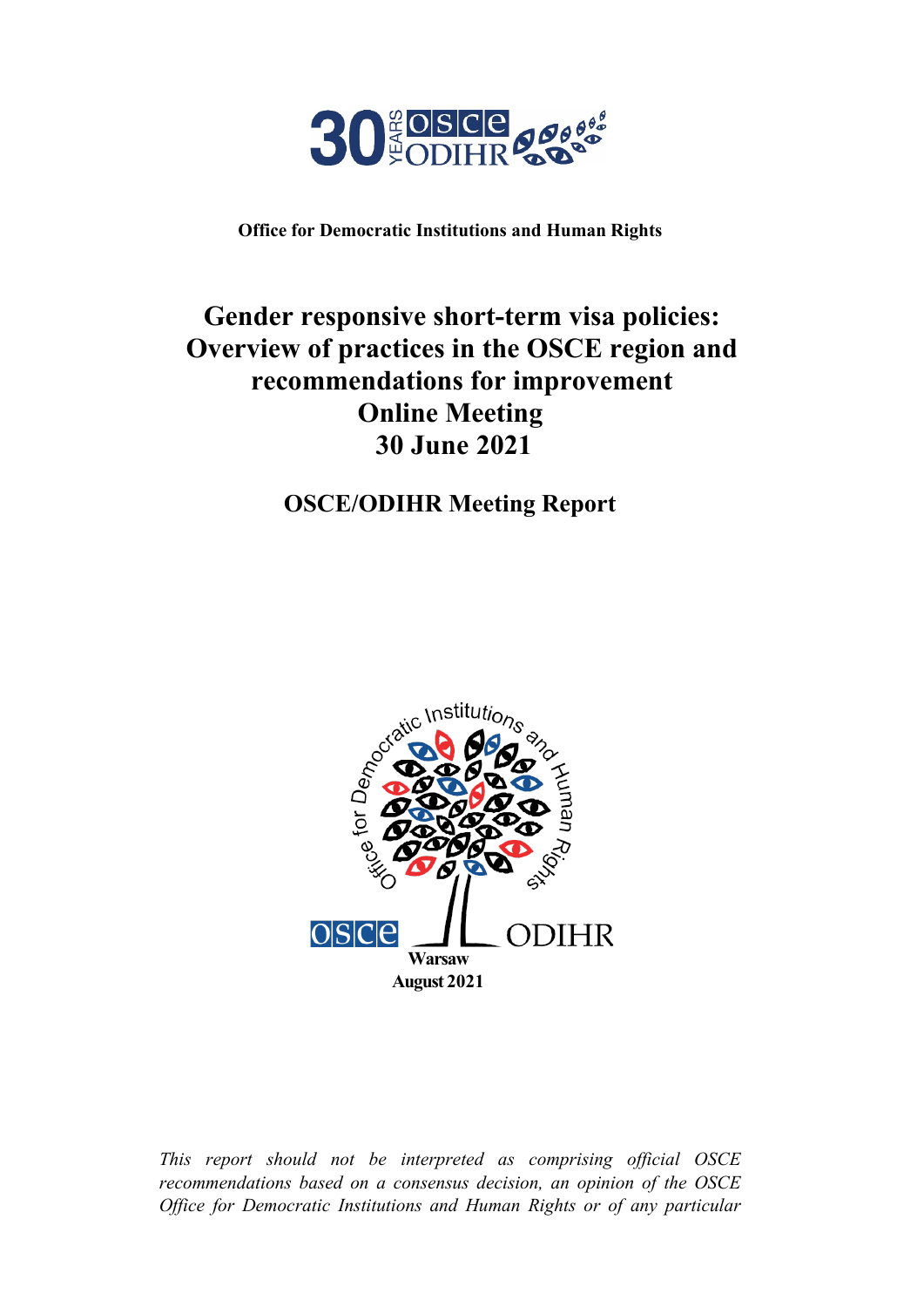OSCE participating State. The content of this report reflects opinions expressed by participants in the event which took place online on 30 June,  $2021.$ 

### **TABLE OF CONTENTS**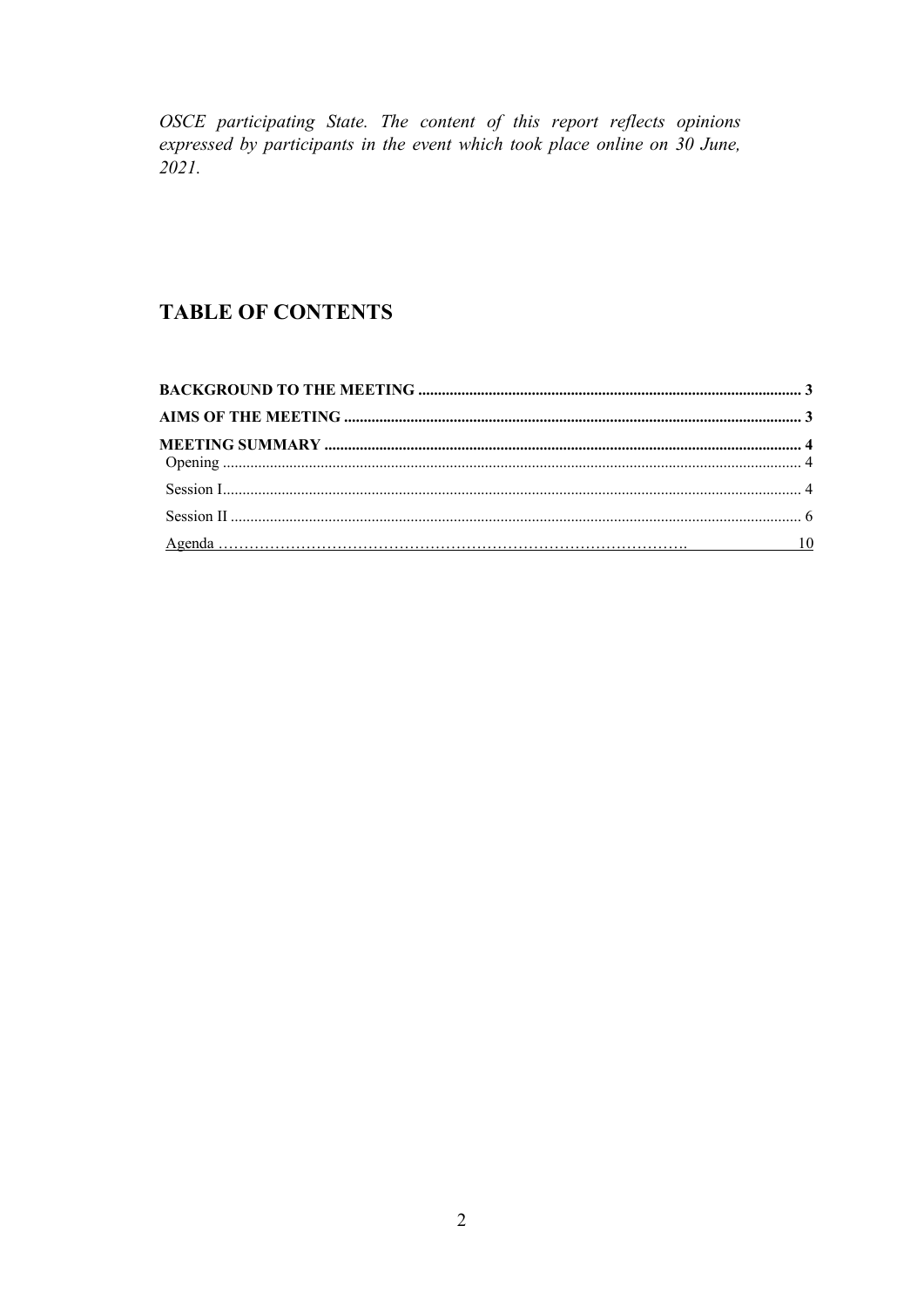# **Gender responsive short-term visa policies: Overview of practices in the OSCE region and recommendations for improvement**

## **Online Meeting**

## **30 June 2021**

### <span id="page-2-0"></span>**BACKGROUND TO THE MEETING**

Facilitating the development of 'human contacts' is one of the core commitments made by the OSCE participating States. In the Helsinki Final Act, OSCE participating States emphasized "[…] the development of contacts to be an important element in the strengthening of friendly relations and trust among peoples […]" and committed to removing obstacles to enable this. The removal of obstacles includes the introduction of visa-free regimes, or steps to make it easier for people to obtain visas (where visas are still in place) in order to travel and to therefore access opportunities in other countries within the region.

The OSCE Action Plan for the Promotion of Gender Equality (2004) tasks ODIHR with building local capacity and expertise on gender issues, as well as supporting participating States in complying with international instruments for gender equality. As outlined in the Moscow Document (1991), "Full and true equality between men and women is a fundamental aspect of a just and democratic society based on the rule of law."[1](#page-2-2)

Migration, including of a temporary nature, can increase equal access to education and economic resources, and can improve one's autonomy and status. The International Organization for Migration (IOM) recognizes that "a person's sex, gender, gender identity and sexual orientation shape every stage of the migration experience."[2](#page-2-3) Addressing potential gender inequalities that may arise in a person's ability to access visas or challenge visa denials requires analysis and action by policy makers in participating States and by regional organizations such as the European Union (EU).

### <span id="page-2-1"></span>**AIMS OF THE MEETING**

The online meeting was organized to present the findings of a policy brief published by ODIHR in 2020 on [Gender Responsive Short Term Visa Policies,](https://www.osce.org/odihr/474183) and was aimed at relevant policy makers from participating States, regional organizations, and civil society advocating for change in this area. The aim was to raise awareness of the need for relevant policy makers to develop a gender lens when developing and/or revising their visa policies and to facilitate discussion on this issue.

<sup>&</sup>lt;sup>1</sup> Moscow Document 1991, paragraph 40.

<span id="page-2-3"></span><span id="page-2-2"></span><sup>2</sup> See IOM's webpage on Gender and Migration.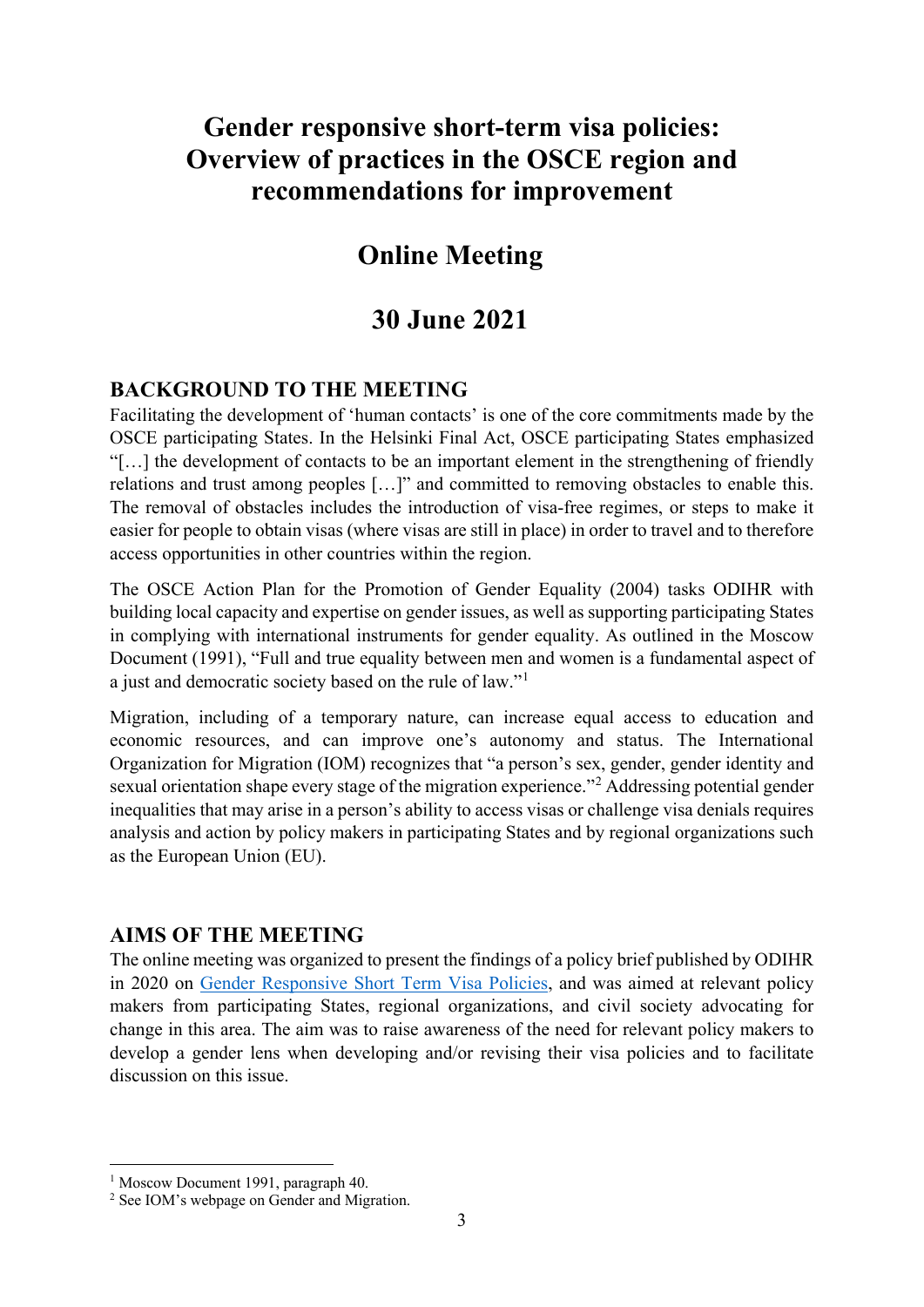The meeting highlighted that while states have the right to control entry into their territory, including through their visa policies, this must be done in compliance with human rights and must factor in and address potential gender inequalities or discrimination that may arise.

## <span id="page-3-0"></span>**MEETING SUMMARY**

The event was held online on 30 June 2021 with two sessions. In the first, gender-related obstacles in visa processes were outlined, and in the second, recommendations were summarized from the ODIHR policy brief.

**Session One** featured two presentations: '*Examining Canada's Visa Program through a Gender Lens*' by Dr. Hedy Fry, OSCE PA Special Representative on Gender Issues and '*Visas, migration, and gender equality'* by Eleonora Servino, Senior Programme Coordinator from IOM.

**Session Two** featured a presentation on '*Gender Responsive Visa Policies in the OSCE region; presentation of policy brief*' by ODIHR consultants Iryna Sushko and Sanja Nikolin, who drafted the policy brief.

Participants included representatives from the EU, the OSCE and civil society. There were 25 participants in total (22 women and 3 men).

### <span id="page-3-1"></span>**Opening**

**Mr. Konstantine Vardzelashvili,** Chief of the Legislative Support Unit and Acting Head of the Democratization Department at ODIHR, opened the event by outlining the importance of cross-border mobility, especially showcased during the Covid-19 pandemic. He highlighted that obtaining a visa is still a requirement for many wishing to visit family and friends or access opportunities for work or study. While states have the right to manage entry of foreign nationals, it is vital that states develop policies that do not discriminate. He emphasized that the ODIHR policy brief on Gender Responsive Short-Term Visa Policies is a resource for policy makers and organizations seeking to influence policy changes and concluded by stating that adding a gender lens to make these administrative requirements accessible equally to all is of key importance and that ODIHR stands ready to provide necessary support to participating States in this work.

### <span id="page-3-2"></span>**Session I**

"Examining Canada's Visa Program through a Gender Lens", **Dr. Hedy Fry**, OSCE PA Special Representative on Gender Issues

Dr. Fry started her presentation by highlighting the important fact that gender is non-binary. As a parliamentarian in Canada, she spoke about Canada's efforts to include a "gender-based analysis" in all policies developed in the country from 1996 onwards, which became mandatory in 2015 for every governmental department. The government since then has adopted an intersectional approach that takes ethnicity, belonging to the LGBTQ+ community, etc. into account, under the term '*gba+*' (gender-based analysis plus).

Furthermore, Dr. Fry outlined how Canada issues temporary visas, which are valid for six months, which can pave the way to residency and eventually citizenship. In the 1990s, criteria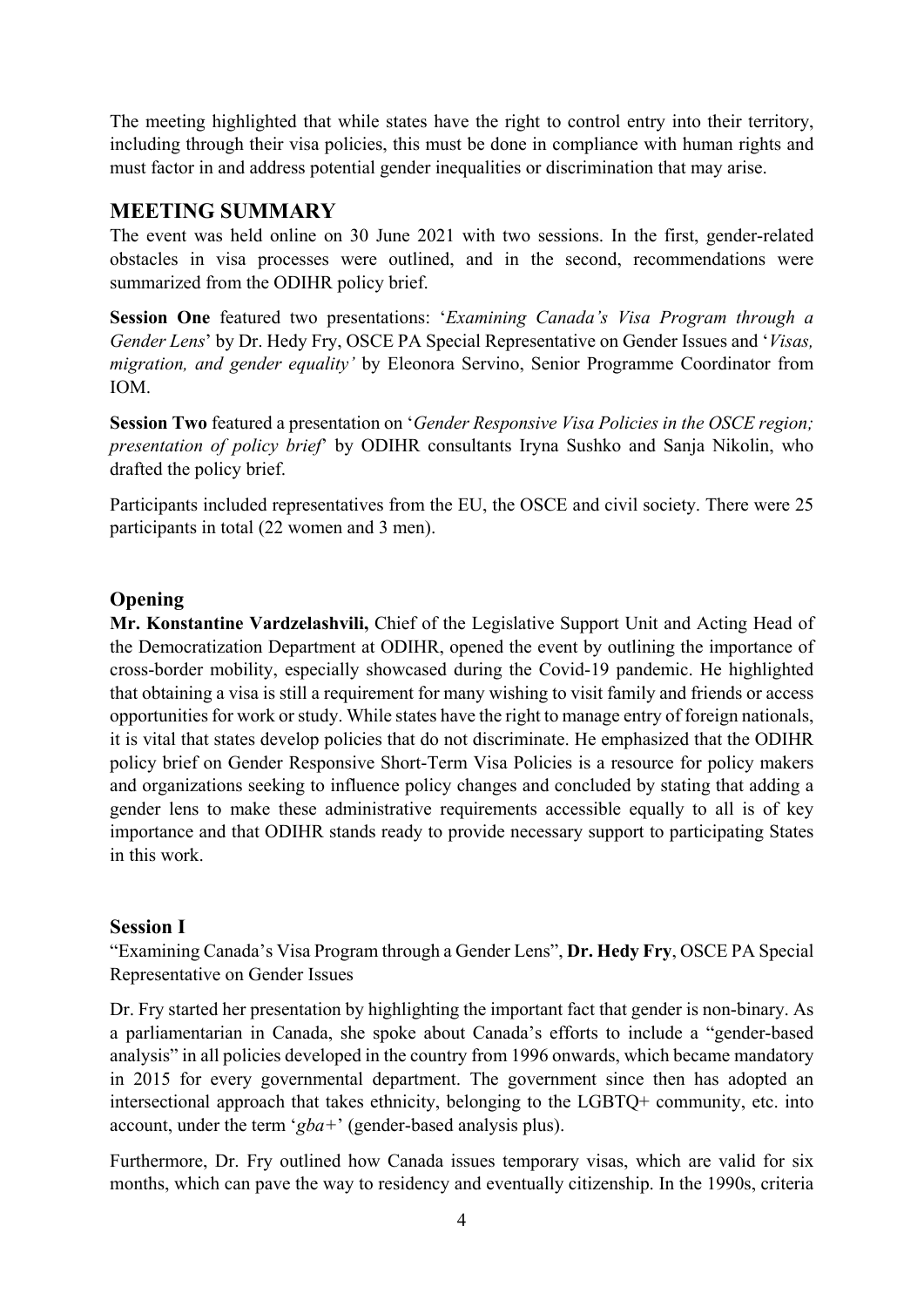were eased for the issuance of temporary visas to women fleeing their homes/home countries who faced domestic violence. Also, if one spouse is outside of Canada, and the other one has a temporary visa, they have the right to be together. However, she outlined that people working in security and border crossings can have pre-existing bias, including gender bias. There is the preconception, according to Dr. Fry, that certain people who have obtained temporary visas will want to stay, which may be a challenge for applicants.

Dr. Fry highlighted how the Canadian Constitution mandates gender equality. She also stated that a combination of artificial intelligence (AI) and auditing has been used to manage visa applications. Applications are processed through AI, but visa officials audit these and can issue a visa for compassionate reasons.

The impact of the Covid-19 pandemic was also discussed by Dr. Fry. Applications for temporary visas to Canada dropped significantly. She noted that as a result of the pandemic, some countries will add the layer of requesting the health status of applicants. While Canada is trying to mitigate the impact this has on travellers, it is unfortunately difficult to address this issue given the public health challenges that arise from the pandemic.

Lastly, Dr. Fry stressed the importance of disaggregated data, and how it is important to remember that gender is fluid and can change and that temporary visas are very important as they can lead to citizenship and integration.

"Visas, migration, and gender equality", **Ms. Eleonora Servino**, Senior Programme Coordinator of IOM

In the second presentation of Session I, Ms. Servino presented the work of the Immigration and Visas Unit of IOM. She firstly provided the definition of gender from the IOM Gender Equality Policy, which reads: "Gender refers to the socially constructed roles and relationships, personality traits, attitudes, behaviours, values, relative power and influence that society ascribes to males and females on a differential basis. Gender is relational and refers not simply to women or men, but to the relationship between them." She outlined how gender is an influencing factor in all stages of migration. Risks, vulnerabilities and needs are all influenced by the gender identity and sexual orientation of the person migrating.

Both the Sustainable Development Goals (Target 5.c and 10.7) and the Global Compact for Migration (Objective 3-5 and 7) provide an international framework for IOM's work.

Ms. Servino outlined that there can be three different types of gender and migration policies: gender-biased, gender-neutral and gender-responsive. Gender-biased policies directly discriminate along gender lines and restrict access to migration programmes based on gender or gender identity. Gender neutral policies intend to have the same impact on men, women, boys, girls and non-binary individuals. They can fail though to address gender-specific challenges and circumstances and therefore, outcomes can be damaging. Gender responsive policies address normative bias and discrimination and rely on sex-disaggregated data.

According to Ms. Servino, "equitably accessing regular migration pathways, including visa procedures" is of fundamental importance for women. Issues women face include that visas are tied to specific employers, which can expose women to abusive treatment. It can also be more difficult for women to prove their financial status, especially since women often share bank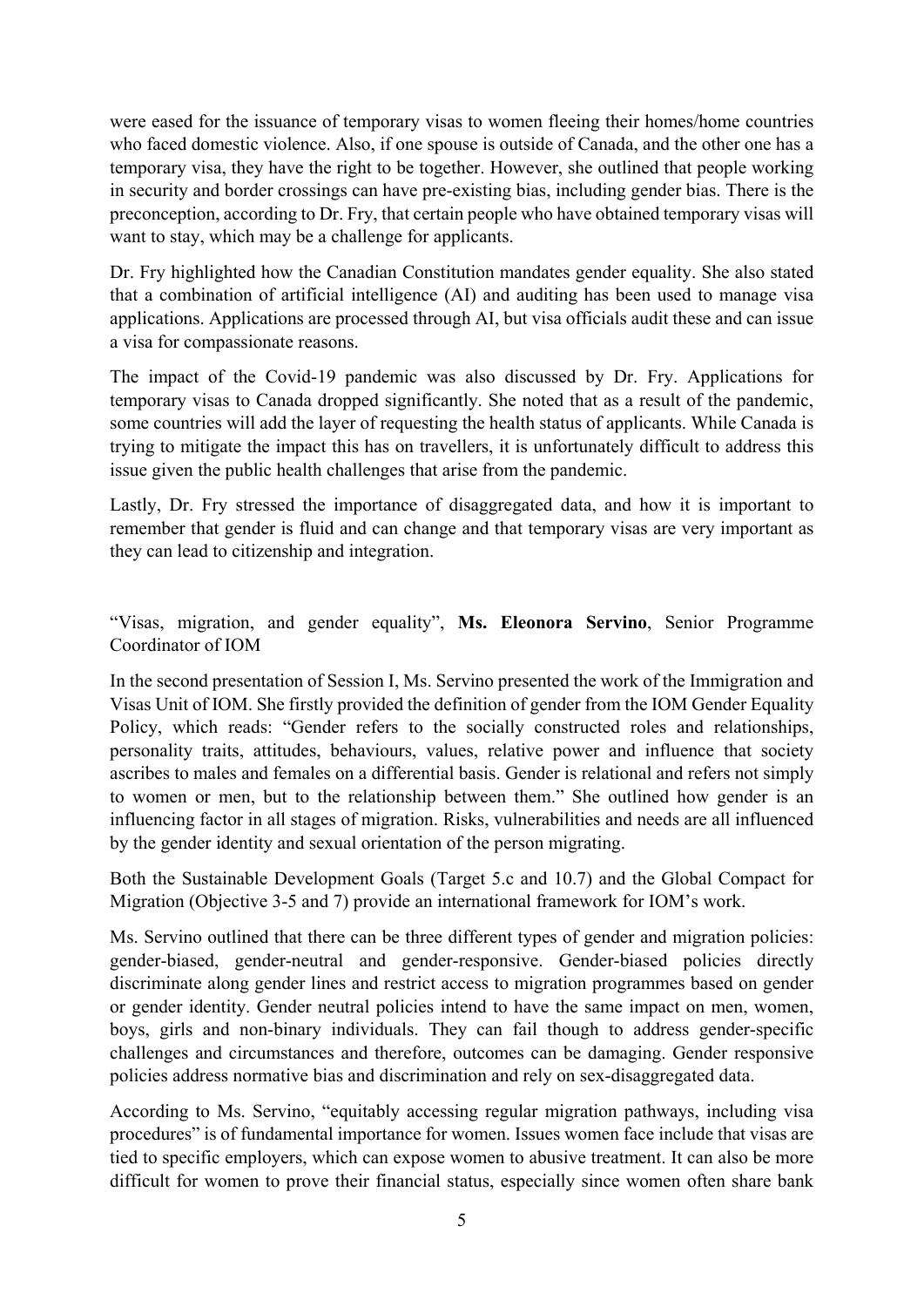accounts with their spouses. Lack of equal legal status can also negatively influence women, for example, if women migrants require approval from male relatives to leave/travel with their children. LGBTQ+ migrants also face particular challenges.

Ms. Servino gave as an example of gender-responsive policy implementation the family assistance programme that is operated by IOM and funded by the German government. The programme aims to achieve family reunifications in Germany. Of those who apply for reunification, over 80% are women and 10% are separated children. This programme is operating in a total of 10 countries for a period of five years and over 500,000 people have been assisted by IOM.

To implement gender-responsive policies and build capacity for gender responsiveness, Ms. Servino gave five recommendations:<sup>[3](#page-5-1)</sup>

- 1. To train staff to consider the needs of applicants during the application process, through a gender lens(training on gender diversity, Prevention of Sexual Exploitation and Abuse (PSEA), gender bias etc.);
- 2. To maintain gender balance among the staff working directly with visa applicants;
- 3. To include gender in the design of programme/policy implementation breastfeeding rooms, child-friendly spaces, etc.;
- 4. To ensure that the highest standards are followed not only by the staff working in the visa sections, but also by the private companies to whom visa related services are externalized;
- 5. To establish a dedicated gender unit/focal point and require public officials to undertake capacity building to strengthen their understanding of the role of gender in the context of migration.

Lastly, Ms. Servino closed her presentation with an overview of IOM's visa-related activities, including i) visa/permit facilitation, ii) immigration/visa policy support, iii) document verification solutions, and iv) consular/citizen services.

## <span id="page-5-0"></span>**Session II**

In Session II, ODIHR consultants Ms. Iryna Sushko and Ms. Sanja Nikolin, who drafted the ODIHR policy brief on Gender Responsive Visa Policies gave their presentations.

"Gender Responsive Visa Policies in the OSCE region: Analysis of application processes of OSCE participating States", **Ms. Iryna Sushko**

Ms. Sushko first outlined that the ODIHR policy brief was developed in the effort to support OSCE participating States' implementation of human dimension commitments related to freedom of movement, cross-border human contacts and gender equality by raising awareness on what visa application practices are and how they impact on women and men, in all their diversity. The study's objectives were, therefore, to provide clarity on how gender may impact the ability to equitably access short-term visas, to assist states in mainstreaming gender into their visa policies and to highlight good practices and provide recommendations.

<span id="page-5-1"></span><sup>&</sup>lt;sup>3</sup> These recommendations have been summarized from IOM's presentation during the event.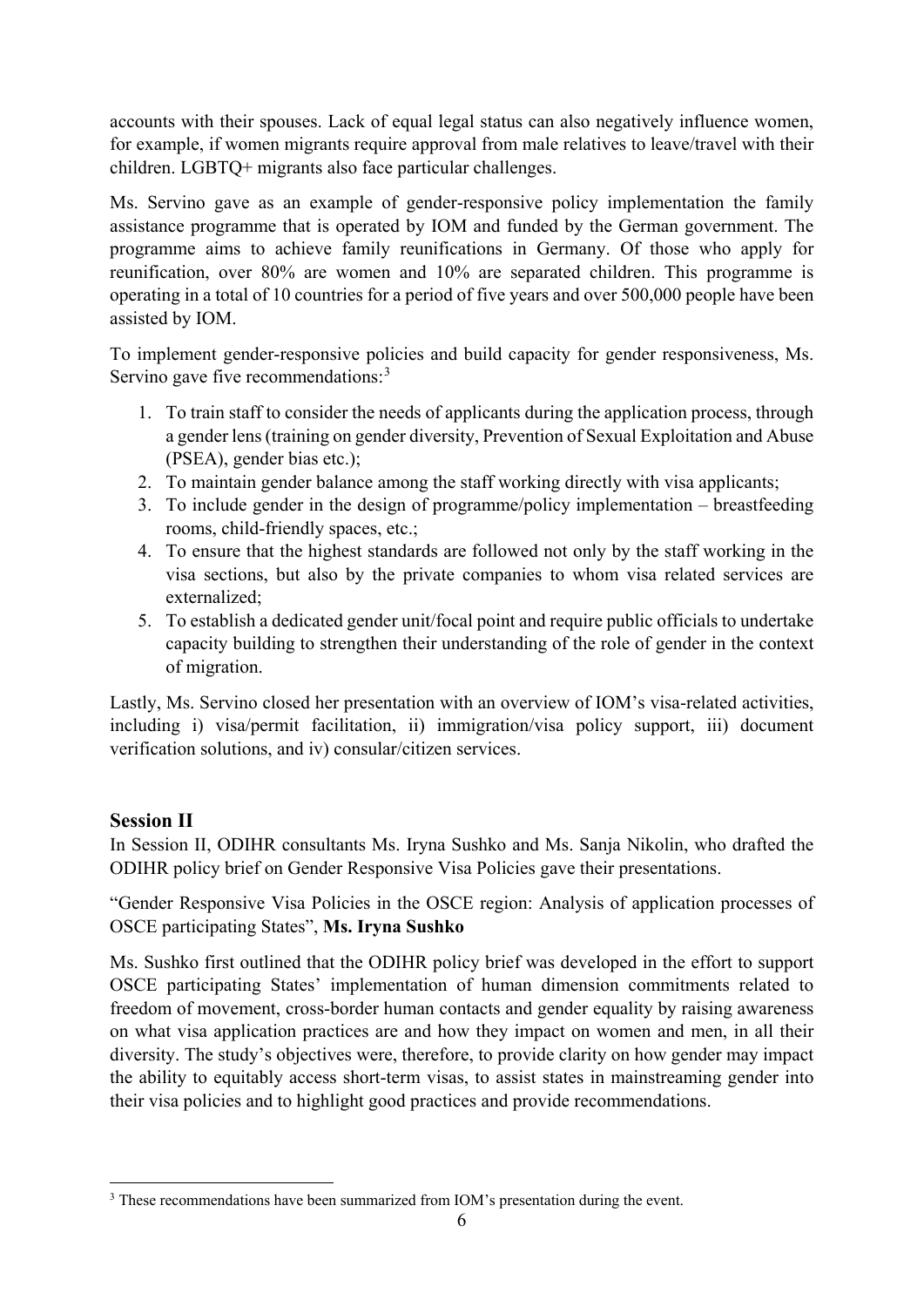The study for the policy brief divided the 57 OSCE participating States in four categories (EU+, North America, Commonwealth of Independent States (CIS) and other) due to the respective geographical closeness and similarity in policies. In the visa application process, seven factors were analyzed: i) the visa application form (specifically the gender choice options, martial status and gender-sensitive language), ii) the photo requirements, iii) the possibility to appeal a negative decision, iv) the rules on required supportive documents, v) potential bias and prejudice, vi) sex-disaggregated statistical data and vii) face recognition and biometrics.

Regarding gender-sensitive language in English and Russian, it has been noted that OSCE participating States in general use gender-sensitive wording. For example, the U.S. offers 'self' without a preceding 'him' or 'her' and Georgia, Mongolia, Turkey and the Western Balkan countries use gender-neutral terms in the English language. However, it also has been noted that there are cases of problematic language in visa applications or the overuse of masculine forms.

For gender choice options, nine participating States provide more than two options for gender identification in their visa application form, and Belgium, Canada, France, Germany, Italy, Latvia, Moldova, Mongolia, and the United Kingdom provide extra options, such as 'unspecified', 'not applicable', 'unknown' or 'other gender'. However, 48 participating States provide only two options (male/female).

With regard to marital status, it was observed that OSCE participating States use at least 18 variations of marital status that allow for a wide range of relationships to be covered. Specific examples include from the UK include 'dissolved partnership', 'civil partner', 'unmarried partner' or 'surviving civil partner'. Canada also hasthe options 'common law union', 'annulled marriage', 'legally separated', and Belgium proposes 'cohabitant status'. However, many OSCE participating States do not offer options that cover registered partnerships, civil unions or domestic partnerships.

Regarding photo guidance, over half of the OSCE participating States have clear and publicly available photo requirements, in which cultural and religious norms are taken into account. For example, the Schengen uniform visa rules allow the use of cultural head dress, as long as it complies with International Civil Aviation Organisation (ICAO) standards. However, 20 OSCE participating States do not have these requirements clearly and publicly available. Similarly, Ms. Sushko highlighted inaccuracies in outputs of biometric face recognition algorithms, which heavily depend on gender, race and age, and that female faces are more difficult to recognize and therefore produce false rejections and false acceptances.

Lastly, on sex-disaggregated data, no OSCE participating States publishes sex-disaggregated data regarding short-term visa issuance, denials and appeals, even though they maintain detailed statistics regarding immigration and entries to the country. However, Canada conducts an annual comparative analysis of their immigration policy; Georgia published sex-disaggregated data regarding residence permit recipients; and the UK procures sex-disaggregated information regarding tourist visa acceptances and refusals.

### "Short Term Visa Policies – The Importance of Gender", **Ms. Sanja Nikolin**

Ms. Sanja Nikolin shared the definition of gender equality used for the research for the policy brief, namely "Equal rights and opportunities, as well as outcomes for women and men, in all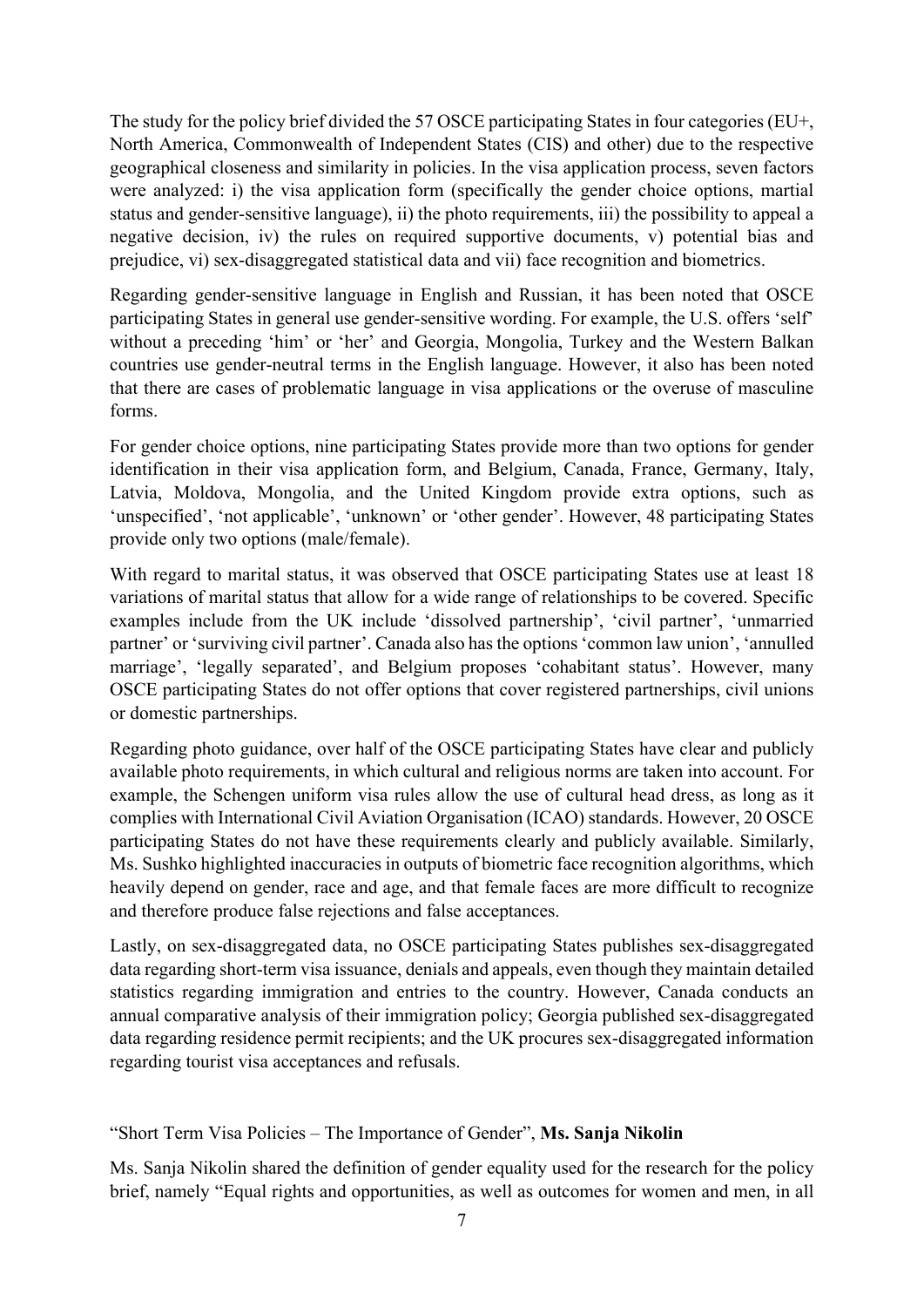their diversity, in all spheres of life, including access to resources, power, finances and work opportunities, as well as freedom from any form of discrimination or violence."

Ms. Nikolin outlined the steps in the visa application process, which starts with the applicant obtaining information on what is needed to apply. Next, forms are completed, necessary evidence is obtained and the application is submitted with the fee. Fourthly, an appointment is booked and an interview is conducted. Lastly, the visa is issued or rejected. In the case of rejection, an appeal can be made if an appeal procedure is available. The visa process requires a number of obligations of the visa applicants, such interviewing at the consulate and providing biometrics. The issuing state is also obliged to provide information about visa policies in different formats and be flexible in obtaining evidence from applicants. Additionally, the issuing state should apply visa fees that can be reasonably met by women and men and provide alternatives, if people cannot travel to the office.

To determine how and if gender influences the outcome of a policy, Ms. Nikolin outlined how the visa policy intent needs to be investigated from a gender perspective. An example of this is that gender-neutral visa policies may impact women differently due to their different situations, i.e. with 243 million women and girls aged 15-49 being subjected to violence by a partner. Another example could be issues a pregnant woman may face. Since different women carry their babies differently, the border guard's assumptions about the stage of a woman's pregnancy may impact her travel based on their assumptions concerning 'birth tourism'. This could also affect her ability to obtain a visa in the future, due to rules pertaining to previous denials of entry.

The OSCE has made numerous commitments on gender equality (e.g. the OSCE Action Plan for the Promotion of Gender Equality in 2004), that exist next to overarching international frameworks, such as the Istanbul Convention, the Beijing Declaration and Platform for Action, and the Sustainable Development Goals amongst others.

Ms. Nikolin highlighted areas of needed improvements in the OSCE region, and provided the following recommendations, (which are provided in ODIHR's policy brief [Gender Responsive](https://www.osce.org/odihr/474183)  [Short Term Visa Policies\)](https://www.osce.org/odihr/474183)

- 1. Introduce visa application forms that take gender into account;
- 2. Remove gender biased statements and information on consulate websites;
- 3. Provide safeguards against gender assumptions and profiling through clear and transparent rules and training for visa issuing authorities and border guards;
- 4. Develop policies that counter possible gender discrimination due to existing financial inequalities;
- 5. Eliminate mandatory HIV declaration or testing in order to obtain a short-term visa;
- 6. Simplify the required travel documents to facilitate a single parent's mobility, while retaining strong safeguards to ensure the protection of children;
- 7. Ensure that algorithms using biometrics for visas do not discriminate against people at borders based on gender;
- 8. Provide transparent rules on the mechanisms to appeal a visa refusal;
- 9. Collect and analyze gender-disaggregated data on applications, issuance, refusal and appeals):
- 10. Strengthen gender competence of officers implementing visa policies.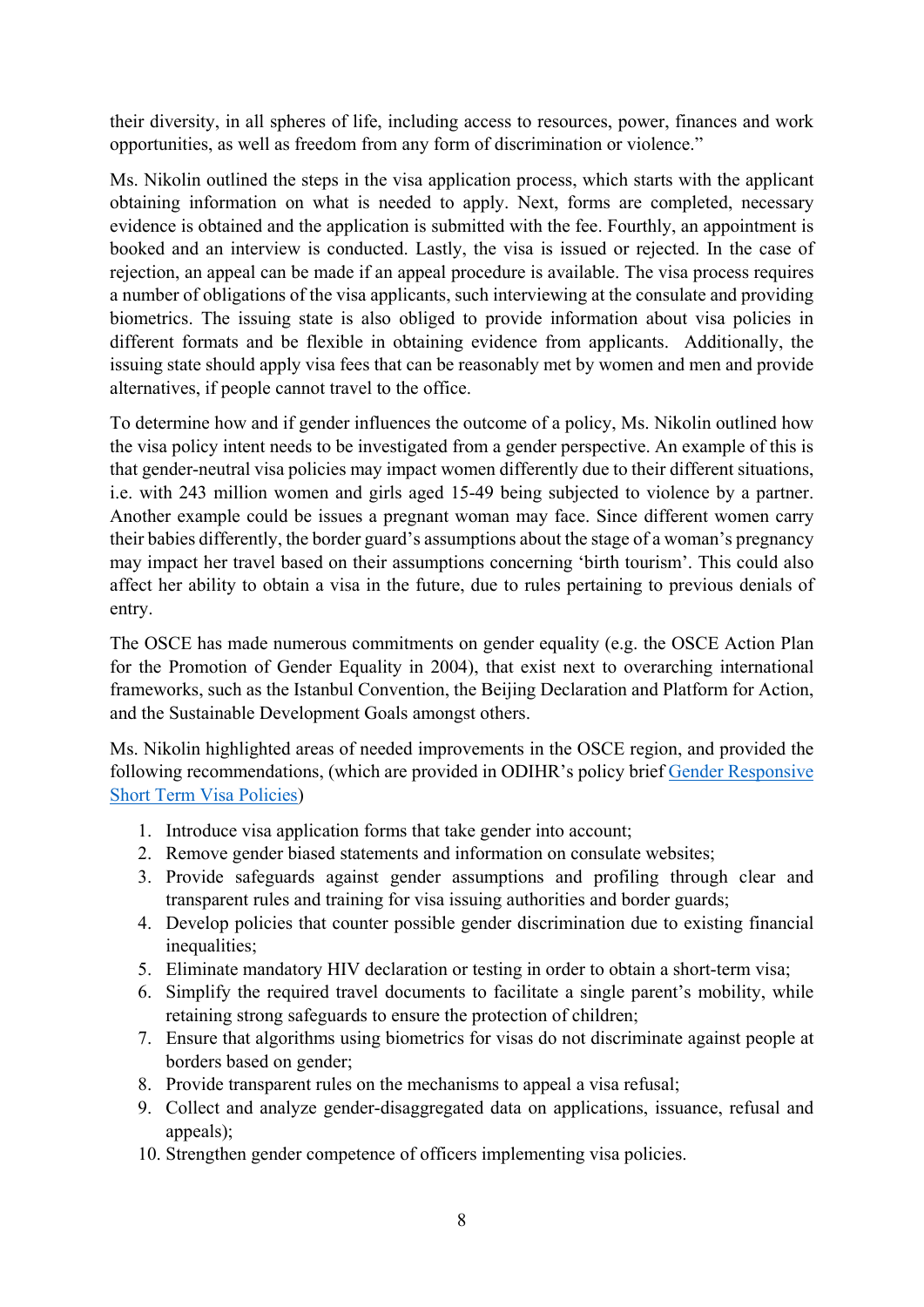In the following discussion, a representative of the EU Visa Unit outlined how in the Schengen area, no internal borders are needed, which requires a visa policy at the EU level to mitigate potential risks in migration, security and health. He highlighted that non-discrimination is of key importance to the EU visa policy work, including on the ground of gender, however the risks mentioned were a key priority for the EU.

Ms. Nikolin noted in response that if one group is more prone to being victimized, it is necessary that this is examined. An analysis of the data through a gender lens is therefore of importance.

In the Closing Remarks, Ms. Servino highlighted that data regarding out-sourcing of visa applications to private companies is not always publicly available and that regulations vary from country to country.

**Ms. Sofia Botzios**, ODIHR's Migration, Freedom of Movement and Human Contacts Advisor, closed the event by thanking all the presenters and the participants.